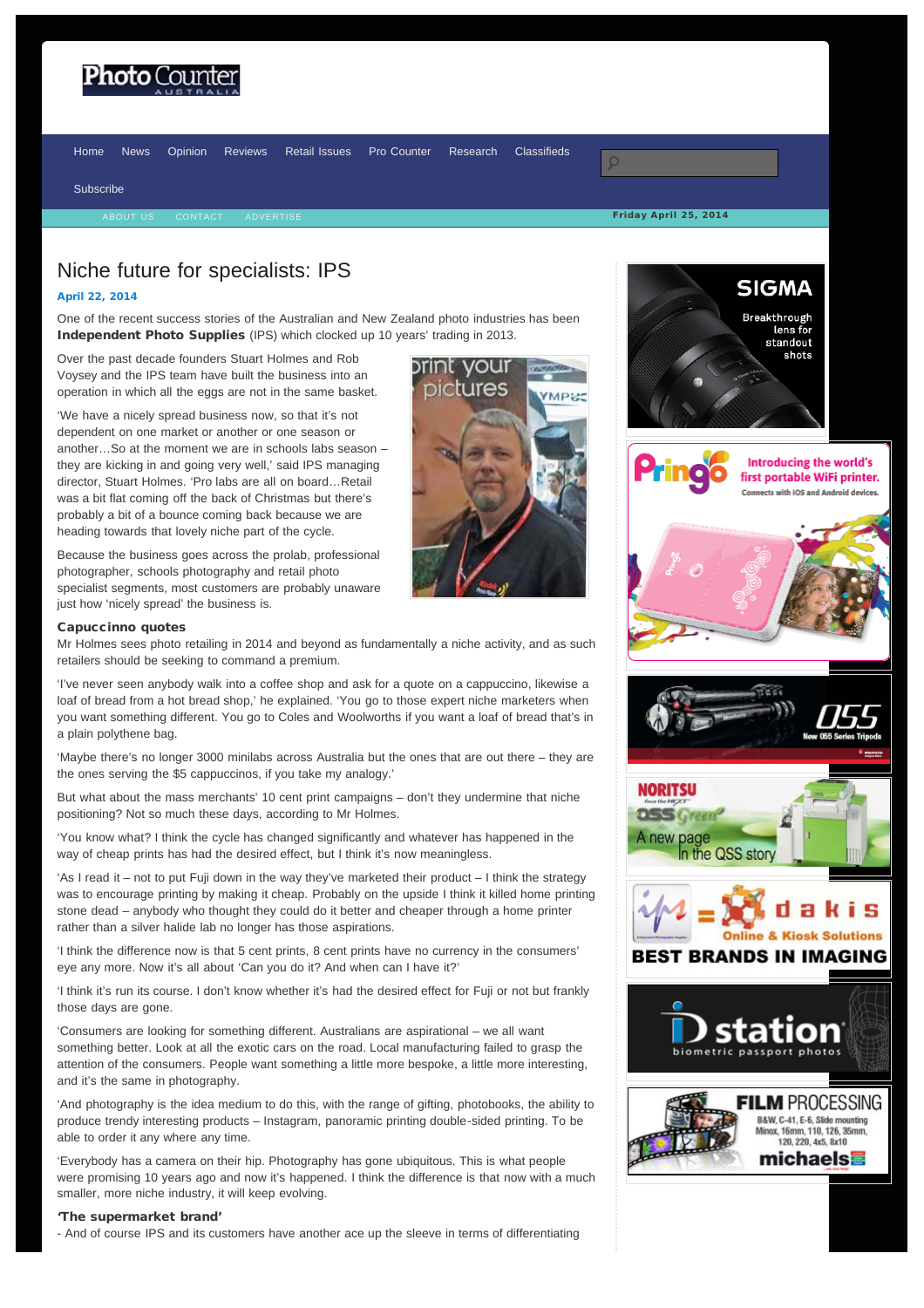themselves from Harveys and Big W – they don't use the same paper as most of the 10-cent prints are made on. Moreover, as well as maintaining a premium brand positioning for its paper (more or less by default – Kodak has not been so closely associated with the commodification of photo prints) Kodak continues to launch improved silver halide papers and (if statements from Fuji and Kodak spokespeople at last year's PMA conventions are any guide) just seems more committed to the silver halide business.

'I think that Kodak has stated categorically that they have a long-term vision supplying the products, and that's proven by the fact that right in the middle of Chapter 11 they introduced Kodak Premier Endura. Their flagship paper Kodak Supra Endura was replaced by a newer, high technology product.

'Here we are now in 2014 with the new Premier pro paper, which will be embraced by the volume users.

'We have a customer who tells us the only reason he is in business is because he is dealing with IPS and we put him on to Kodak Professional Brilliance paper. He has Harvey Normans and Big Ws all around him and all sorts of competition, and he simply turns over the print and says "this is the product the professionals use – that's why I use it. They [the competition] use the supermarket brand".'

He noted that Fujifilm Crystal Archive paper was launched in 1999 along with Frontier minilab technology. .

'That was good, but that was then – that's 15 years ago now. There's an impression out there that this (Frontiers minilabs and Crystal Archive paper) is new technology, but it's not. It was a sea change back then. Dry printing with high quality dry materials is the new sea change.

'People are staggered when we reproduce difficult images on a Noritsu dry lab. Invariably the results are more saturated, with better sharpness, better shadow detail more highlight detail and overall punch. So things have changed.

'As revolutionary as Frontier was in 1999 we are at that point again. Having said that, if you hang on to your wet lab with new Kodak products coming out then again you are getting that lift – not hanging on to the same product we had in 1999.'

### Good, better…best?

IPS offers a full range of photo media – professional and retail silver halide papers, dry lab and wide format inkjet, thermal media, even digital press stock. Mr Holmes nominates silver halide as 'king' – while conceding its reign is not infinite.

'I think with dry labs it's probably a matter of when, not if – but it depends on what it is. The product we've been involved with, the Noritsu dry lab – it's provable that the gamut is every bit as large and in some areas a bit larger than silver halide, so the ability to reproduce colours is there and so is the ease of operation, the lack of chemistry, the OH&S aspects, the carriage of dangerous goods – everything is getting more OH&S sensitive.

'Having said that, in my opinion silver halide is still king. It still offers the absolute pinnacle of reproduction and quality, and all other products are compared to it.' And it's cheap, too!

'Silver halide has had all R&D costs washed out of it. It's cheaper than it ever was. I was interested to read in *Photo Counter* recently that people thought the Kodak distributor in Australia and the grey marketers still operating had put up the cost of materials.

'I would challenge that – Kodak photographic paper has never been as reasonably priced as it is now. Kodak was never a cheap paper, we all know that. Kodak had a position in the market that it defended to the hilt, but the price of products has been coming down significantly. Things have never been better placed for an industry to re-invent itself.'

But while silver halide and inkjet photo printing represent the present and the future, digital presses, according to Mr Holmes are more problematic for printing photographs.

'How near is the 'near photographic quality' which these dry presses and Indigo presses put out?' he asked. ' There's a lot of "Emperor's New Clothes" going on here. It's not photographic quality and it can be proven. It doesn't have the gamut that Endura has  $-$  nowhere near it  $-$  it's highly expensive and it's designed for a short-run digital printing environment.

And the 'near photographic quality' is not even as close as it could be, because of the use of cheap paper stock: 'Everyone has chosen to use some pretty ordinary print stock that's exceptionally cheap in value and in its appearance.

'Kodak and others have designed high-tech coated papers to go through Indigos and their competitors – Kodak Nexpress for that matter – which turn out quite a respectable result. It's still not photographic – but a lot better . But there seems to be some dichotomy between people prepared to spend a million dollars on a digital press yet not prepared to spend 25 cents on a sheet of A3 paper to run through it. So by spending seven cents a sheet they deliver their customers *TV Week'* quality printing. That I don't understand.

'If you are prepared to spend \$1 million on a press surely to spend, say, 12 cents on an A4 sheet would not seem to be a big ask.

# ProCounter

**News For Professional Photogr** 

**Subscribe Now Free Fortnightly Newsletter**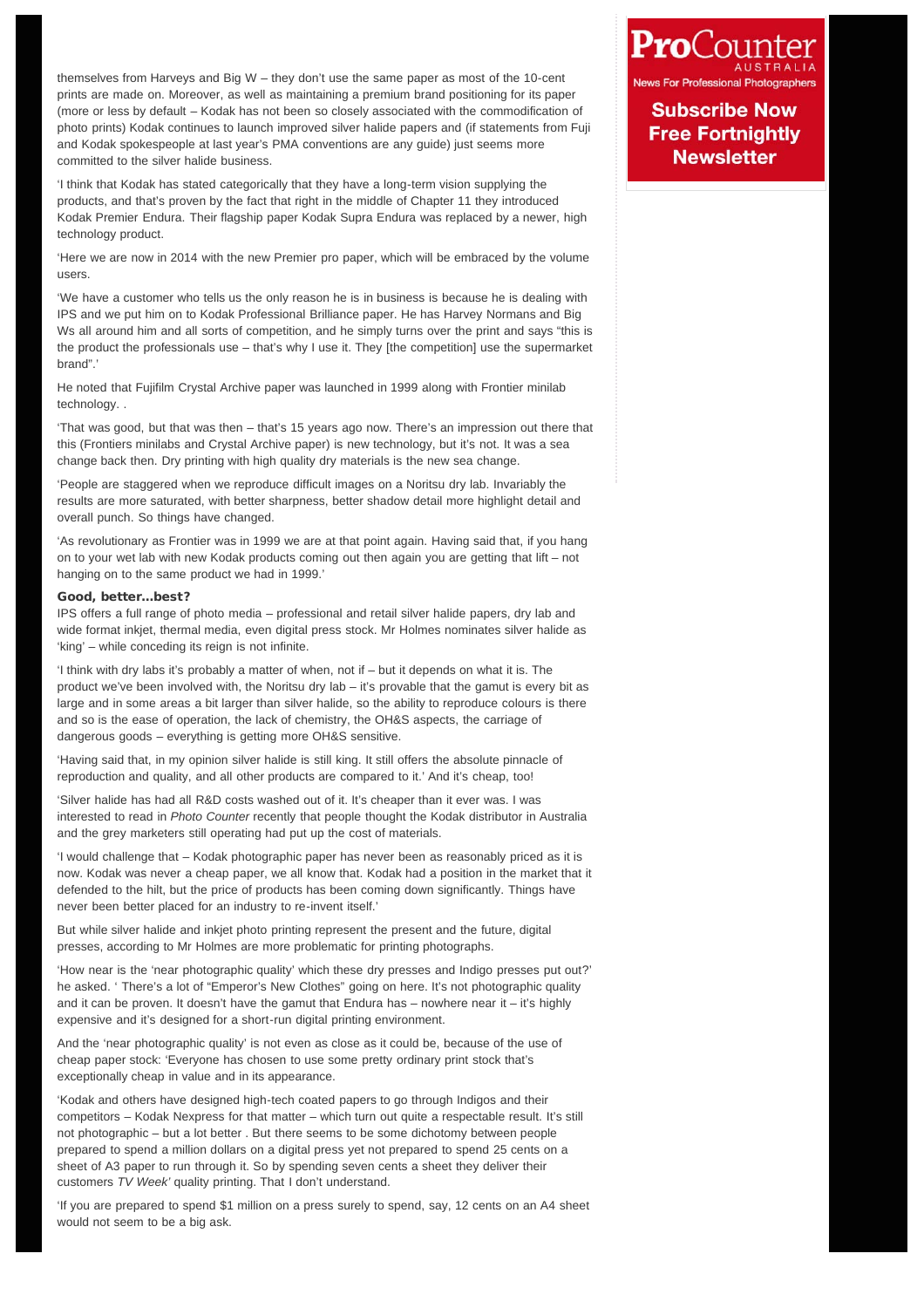'Sure, if you are doing 1000s and 1000s at the end of the year it probably adds up to a fair bit of money, but when an average package of prints could be \$30, \$40, \$50 – does that really make a great deal of sense?'

### Roadshows

IPS has just completed a tour of four New Zealand towns to promotes the IPI marketing program (IPS is US-based marketing group IPI's Australasian partner), Dakis photo printing and ecommerce software, including new smartphone printing options) and the latest from Kodak, the Kodak Print Place concept.

Next stop was Macau, where IPS officially launched Dakis to the Camera House members at the half-yearly meeting and updated them on developments at IPI.

In May IPS will be running a photo retailers' roadshow in Australian capital cities.



<span id="page-2-0"></span>ONE THOUGHT ON "NICHE FUTURE FOR SPECIALISTS: IPS"

### VOR on [April 23, 2014 at 10:00 am](#page-2-0) said:

*It's important that we support those official suppliers placing their proverbials on the line for the independent business. I have listened to too many high profile independents whine and complain about the industry on this forum and yet they are the ones (not all) supporting the unofficial suppliers and grey marketers. How can we expect the companies that are left supplying our industry to invest in promotional activity if we continue to buy from these other sources.*

[Reply](http://www.photocounter.com.au/2014/10764/?replytocom=20376#respond) [↓](http://www.photocounter.com.au/2014/10764/?replytocom=20376#respond)

### Leave a Reply

Your email address will not be published. Required fields are marked \*